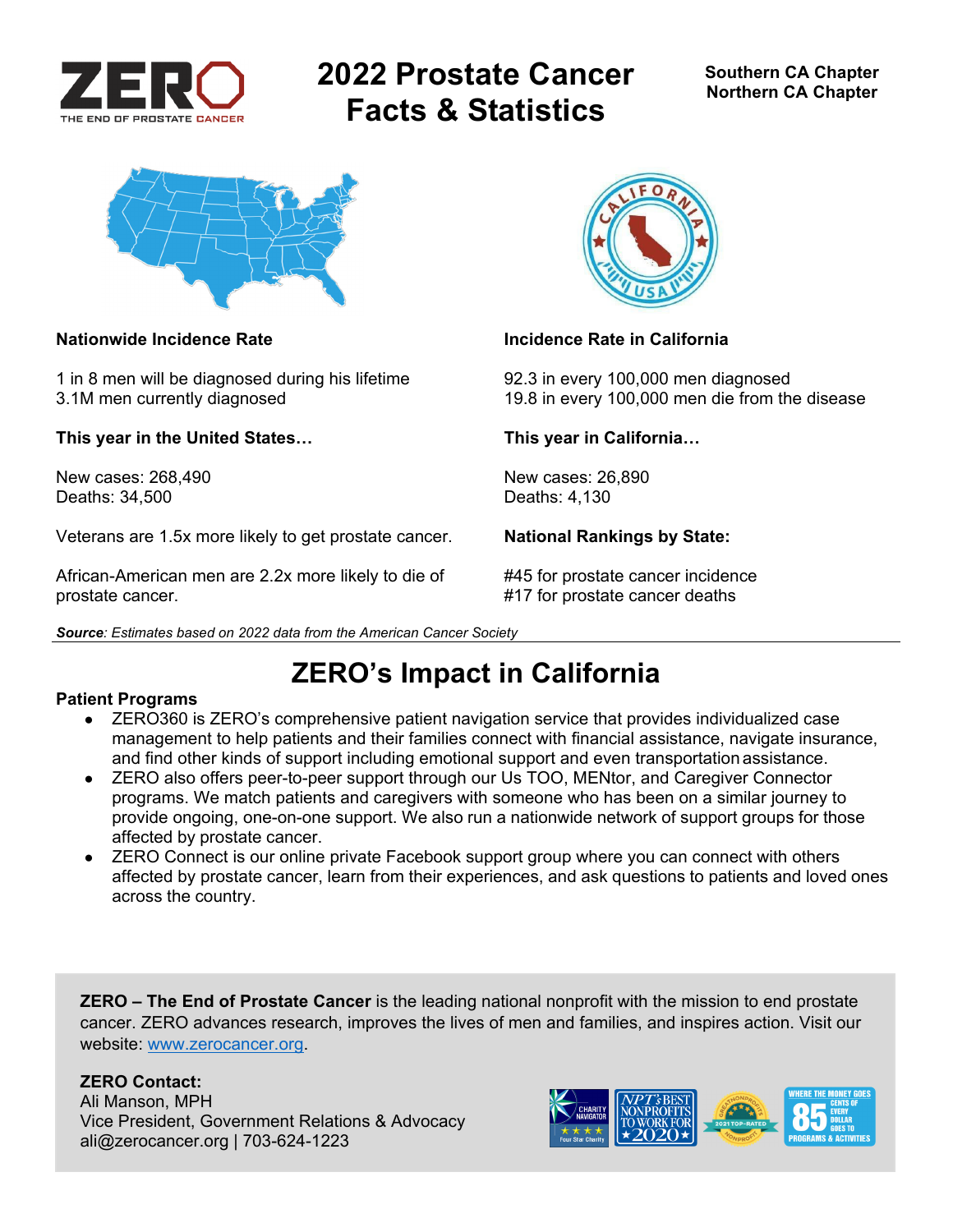

# **2022 Prostate Cancer Facts & Statistics**

## **CDMRP Grants in California**

Year Introduced: 1997 Total Grants to Date: 520 Total Grand Awards Through FY 2020\*: \$250.6M

*\*PCRP data for FY 2021 has not yet been posted* 

| <b>Grant Recipient</b>                   | Year | <b>Amount</b>  |
|------------------------------------------|------|----------------|
| University of California - San Francisco | 2012 | \$9,455,882.00 |
| University of Southern California        | 1999 | \$2,200,891.00 |
| University of California - Los Angeles   | 1999 | \$1,764,226.00 |
| University of California - San Diego     | 2013 | \$1,681,618.00 |
| University of California - San Francisco | 2020 | \$1,615,001.00 |
| <b>SRI International</b>                 | 2008 | \$1,547,011.00 |

## **CDC's National Comprehensive Cancer Control Program (NCCCP) Funding in California:**

- For prostate cancer, recommendations encouraging informed decision-making regarding screening at emphasized rather than focusing on increasing screening rates.
- **Objective**: Increase the proportion of men 40 years and older who have talked with their healthcare providers about prostate cancer screening.
- **Strategy**: Educate men about prostate cancer, its risk factors, screening benefits and risks, and encourage them to consult with their healthcare providers and participate in shared decision-making regarding prostate cancer screening.
- **Strategy**: Educate primary care providers to utilize appropriate risk assessment tools and discuss with their male patients the risks and benefits of prostate cancer screening to promote informed decisionmaking at appropriate ages depending upon patients' risk factors.
- **Strategy**: Develop questions for prostate cancer screening regarding family history and informed decision making to include in data surveillance tools.
- **Strategy**: Continue to monitor medical science and screening recommendations and unify the messages from cancer authorities about the benefits and risks of prostate cancer screening to promote informed decision making.
- **Strategy**: Support funding for research to identify better screening tools for prostate cancer and to develop new and effective treatment options.

**ZERO – The End of Prostate Cancer** is the leading national nonprofit with the mission to end prostate cancer. ZERO advances research, improves the lives of men and families, and inspires action. Visit our website: www.zerocancer.org.

### **ZERO Contact:**

Ali Manson, MPH Vice President, Government Relations & Advocacy ali@zerocancer.org | 703-624-1223